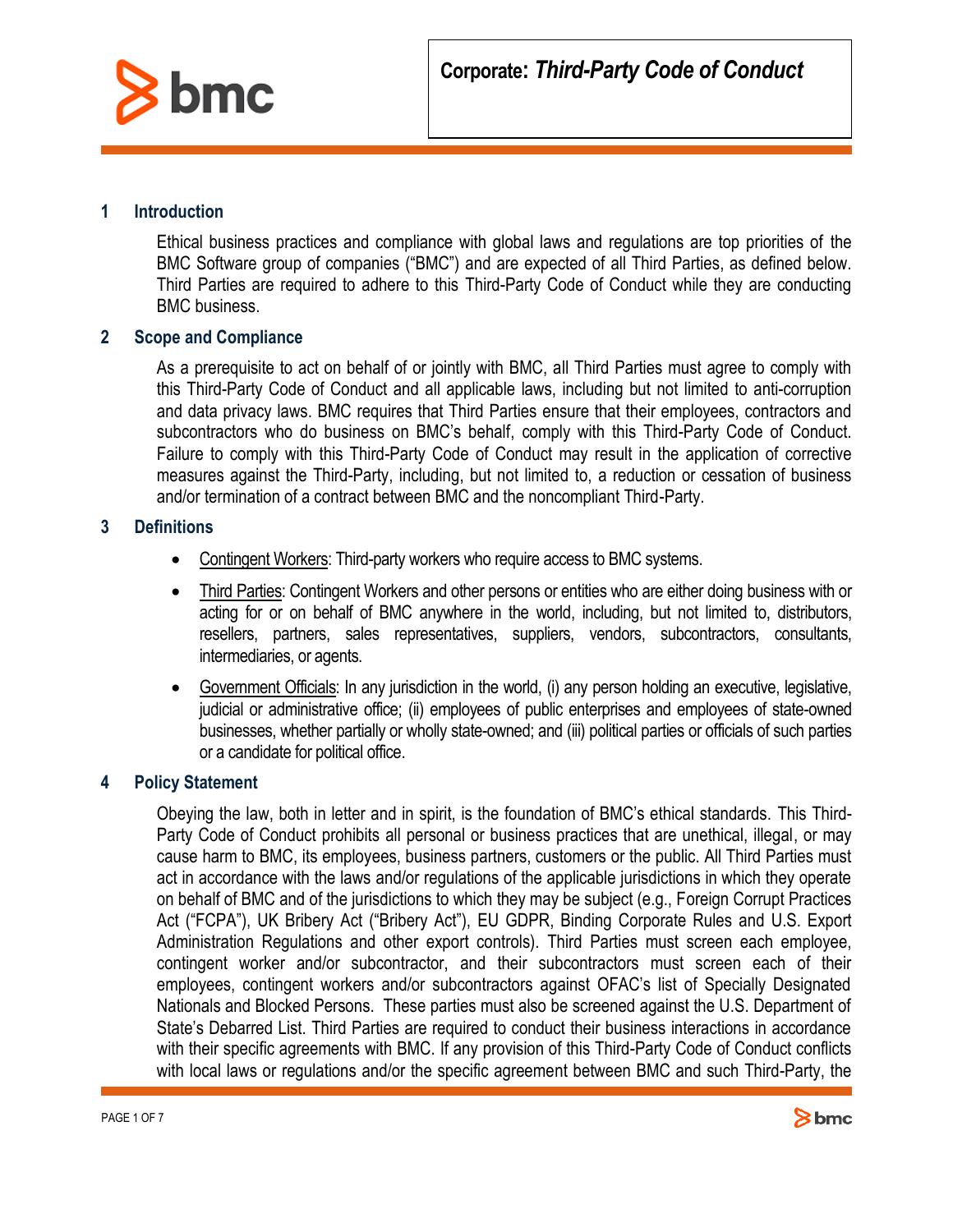

one with the highest standard applies, except in cases where doing so causes non-compliance with local law. In the event a local law conflicts, BMC should be notified immediately.

• In addition to any specific obligations under their agreements with BMC, all Third Parties must comply with the following requirements when conducting BMC business.

### **4.1 BUSINESS PRACTICES**

### 4.1.1 **FINANCIAL REPORTING & RECORDS MANAGEMENT**

Third Parties must honestly and accurately record and report all business information and comply with all applicable laws regarding its completion and accuracy. Third Parties are expected to create, retain and dispose of business records in full compliance with all applicable legal and regulatory requirements.

### 4.1.2 **INSIDER TRADING AND SECURITIES TRADING**

Third Parties may learn of material, non-public information concerning BMC or other companies ("Inside Information"). Third Parties may never use or share Inside Information to trade or influence the trading of securities or otherwise use or share the information for personal advantage or the advantage of others.

### 4.1.3 **COPYRIGHTS, PATENTS AND TRADEMARKS**

Third Parties must comply with the intellectual property rights of BMC and others, including, but not limited to, copyrights, patents, trademarks and trade secrets. Software and hardware must be used only in accordance with their associated license or terms of use.

# 4.1.4 **SAFEGUARD INTELLECTUAL PROPERTY AND CONFIDENTIAL INFORMATION.**

The BMC **Information Security Policy** serves as the foundation for BMC's information management policies, standards, and procedures. Third Parties are personally accountable for ensuring that BMC's information assets are adequately secured and for complying with the **Information Security Policy**.

BMC retains ownership of all of its inventions, conceptions, discoveries, improvements, ideas, works of authorship, and trade secrets ("BMC's IP Assets"). A Third-Party who is provided access to or who uses or must work with BMC's IP Assets is a steward of BMC's IP Assets, including trade secrets and confidential information owned by BMC and has similar responsibilities with respect to the intellectual property of other third parties with which the Third-Party is entrusted in the course of his or her dealings with BMC. Accordingly, the Third-Party is expected to take appropriate administrative, physical and technical measures to properly safeguard BMC's IP Assets and prevent their unauthorized access, use, or disclosure, as further described in the **Confidential Information Protection Policy**.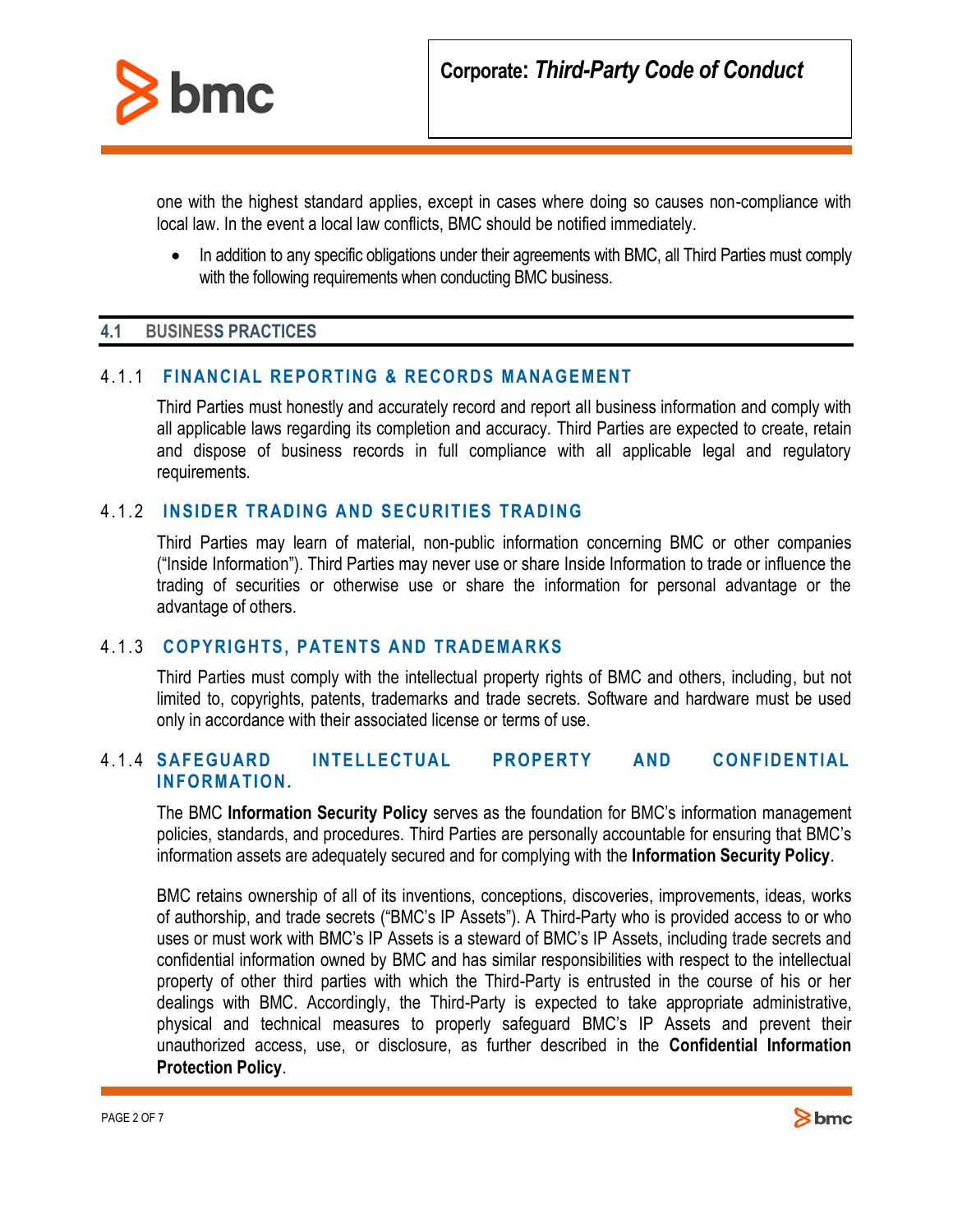

When it is necessary for a Third-Party to share BMC confidential information with customers, partners, or other third parties, the Third-Party is responsible for ensuring that the proper confidentiality agreements are signed and properly executed or any other appropriate action is taken before the information is shared.

Without authorization from BMC, the Third-Party may not use or make copies of BMC's IP Assets or other confidential, non-public information, content, documents, or materials, whether written or electronic, or computer software, in each case whether or not BMC is the ultimate owner of such information, content, documents, materials or software.

### 4.1.5 **PROTECT THE PRIVACY OF PERSONAL INFORMATION**

BMC complies with applicable data protection and privacy laws in all countries where BMC does business. Further, BMC is committed to complying with applicable data protection laws, including Regulation 2016/679 of the European Parliament and of the Council of 27 April 2016 on the protection of natural persons with regard to the Processing of Personal Data and on the free movement of such data ("**GDPR**"). Third Parties must also acknowledge that BMC has been granted and needs to adhere to its Controller and Processor Binding Corporate Rules Policy (the "**BCR**") approved by European data protection authorities with respect to compliance with European data protection laws. Each Third-Party has the responsibility to safeguard the privacy, confidentiality, and security of personally identifiable information and other private information of BMC's employees, customers, partners, and other third parties, which is in the Third-Party's possession on behalf of BMC. The Third-Party must follow BMC's **Confidential Information Protection Policy** and relevant [data privacy policies](https://www.bmc.com/legal/privacy-policy.html) to protect the personal information of others and prevent its unauthorized use or disclosure. A Third-Party may share such information only for legitimate business needs within the scope of its duties and in accordance with applicable laws and policies.

# **4.2 DEALING WITH OTHERS**

# 4.2.1 **TRADE AND ANTITRUST**

Third Parties must comply with all applicable trade and antitrust laws and compete fairly in every jurisdiction in which they do BMC business.

# 4.2.2 **EXPORT CONTROL**

Third Parties are responsible for complying with the applicable laws and regulations of the United States and all relevant countries relating to exports and re-exports. Third Parties agree that without obtaining prior authorization from the United States Department of Commerce and other competent government authorities and to the extent required by those laws, they will not export or re-export and will not allow any employee, representative, or agent to export or re-export, directly or indirectly,

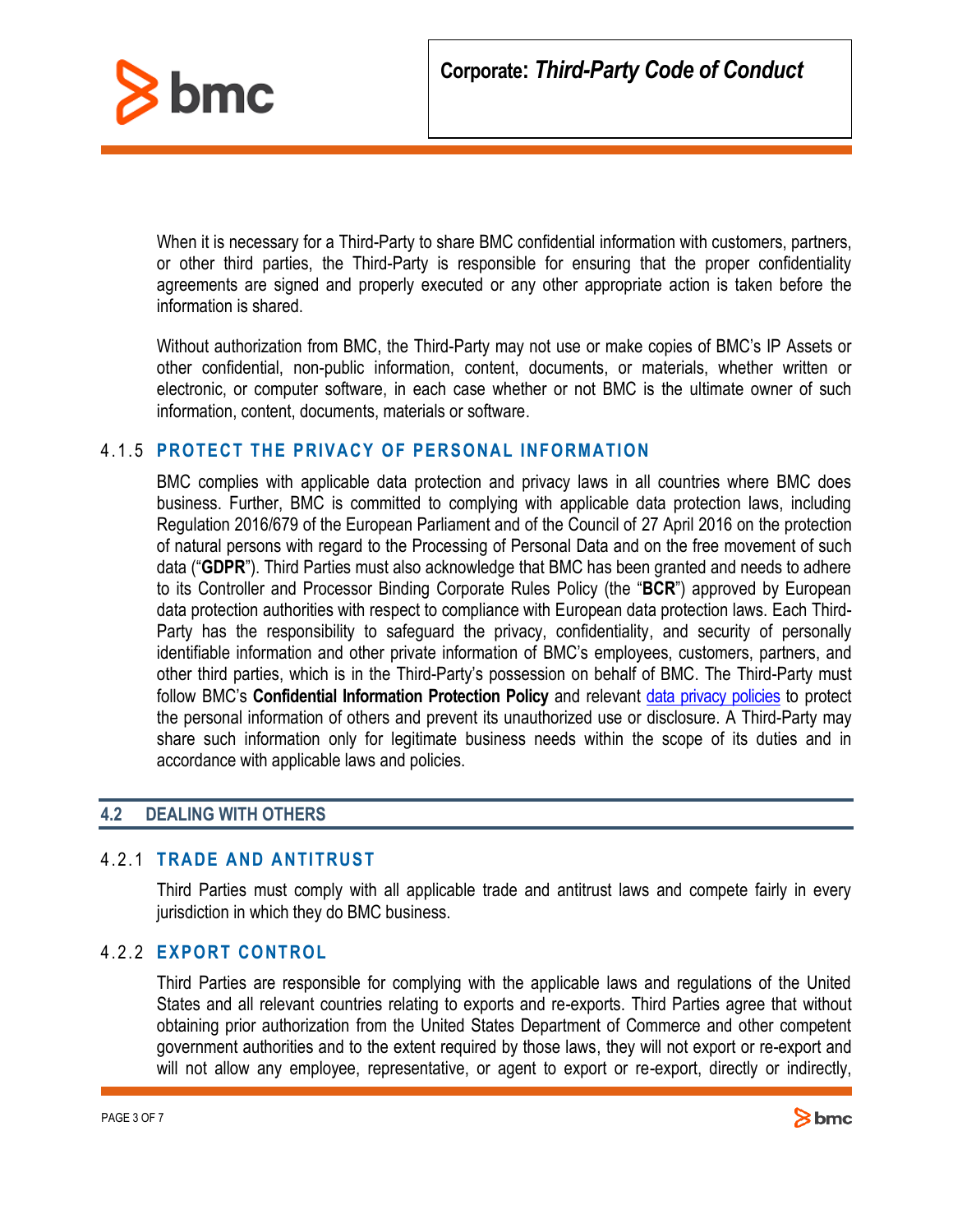

including via remote access, all or any portion of any BMC intellectual property, intellectual property rights, or any other intellectual property rights obtained through BMC (including software, technical data, maintenance and professional services relating to such software), to a destination to which such export or re-export is restricted or prohibited by United States law (including but not limited to Cuba, Iran, North Korea, Sudan, Syria and the Crimea region of the Ukraine) or non-United States law or to an end-user or entity who has been prohibited from participating in United States export transactions. No matter where located, all Third-Parties must comply with the U.S. Export Administration Regulations and any Office of Foreign Assets and Control regulations.

# 4.2.3 **CONTRACTING PRACTICES AND SIDE AGREEMENTS**

Third Parties are responsible for contracting with BMC only through formal, written agreements that have been approved for use by BMC's Global Procurement or Legal department. BMC strictly prohibits individuals from entering into side agreements with third parties. Any modifications to an original arrangement must be reflected either: (i) in a new written contract, (ii) as a written amendment to the master contract, or (iii) in another form of written documentation that is customarily used by the Third-Party to evidence its arrangements.

# 4.2.4 **ANTI-CORRUPTION LAWS**

BMC expects and requires that Third Parties conducting BMC business act at all times in a professional and ethical manner in carrying out their services and contractual obligations to BMC, or, on BMC's behalf, to a BMC customer or any other person or entity. To that end, all Third Parties will:

- Comply with this Policy and all applicable anti-corruption laws, including, but not limited to, the FCPA and the UK Bribery Act;
- Not take any action or permit the taking of any action by a supplier or any other person or entity that may render BMC liable for a violation of applicable anti-corruption laws, including, but not limited to, the FCPA and the UK Bribery Act;
- Not use money or other consideration paid by BMC for any unlawful purposes, including, but not limited to, any purposes violating the FCPA, the UK Bribery Act, or other applicable laws. Third Parties acknowledge that direct and indirect payments, for the purpose of assisting BMC in obtaining or retaining business, to any of the following are expressly prohibited:
	- o Government Officials; or
	- $\circ$  Any person to influence such person in the performance of his or her duty and incline them to act dishonestly.
	- $\circ$  Provide employment to a person or their relative to influence them.

# 4.2.5 **GIFTS, ENTERTAINMENT AND HOSPITALITY**

It is BMC's goal that all procurement and other business decisions are made objectively, based on quality service, price and other competitive factors. Occasionally, Third Parties may offer modest gifts,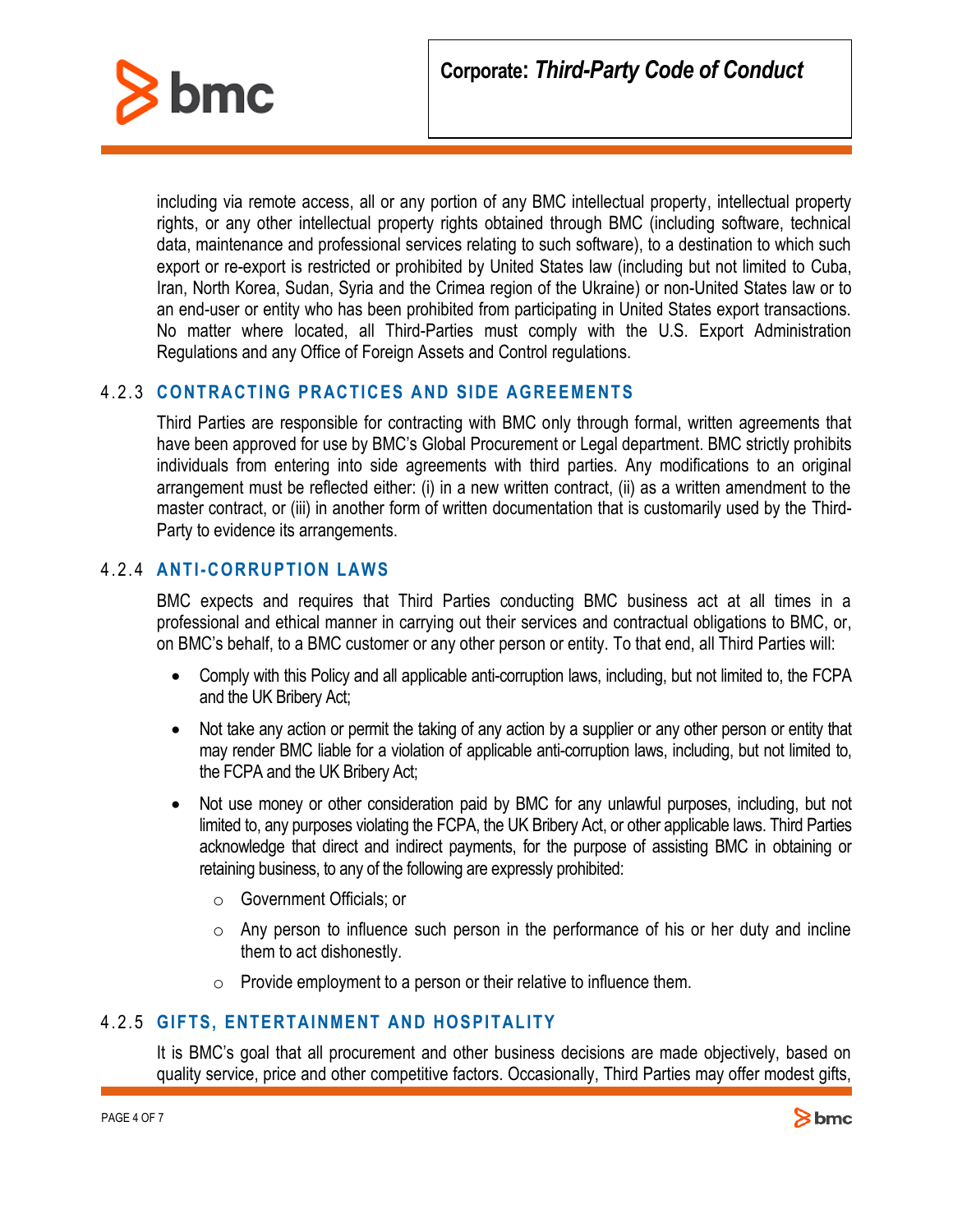

entertainment or other hospitality to customers, potential customers or other persons in connection with BMC business or transactions to foster goodwill and enhance business relationships. Gifts, entertainment and hospitality include the receipt or offer of gifts, meals, or tokens of appreciation and gratitude, or invitations to events, functions or other social gatherings, in connection with matters related to BMC business.

The following are *unacceptable* with respect to the exchange of gifts, entertainment and hospitality with customers, potential customers or other persons connected to BMC business or transactions and are prohibited in any undertaking related to BMC business:

- A "quid pro quo" (offered for something in return);
- Gifts in the form of cash or cash equivalents (such as gift cards, vouchers, stock, etc.);
- Gifts, entertainment or other hospitality immediately prior to, during, or immediately following an expected or actual tender issued by a government entity or other similar formal bidding process if (i) prohibited by the tender or formal bid documents or recipient's employer's policies, guidelines, or standards; (ii) prohibited by local law; or (iii) doing so would give rise to the appearance of impropriety;
- Entertainment of an unsavory or potentially offensive nature; or
- Gifts, entertainment or other hospitality knowingly in violation of the recipient's employer's policies, guidelines or standards.

# **4.3 THE WORK ENVIRONMENT**

# 4.3.1 **DIVERSITY AND EQUAL OPPORTUNITY**

Third Parties may not discriminate against any employee on the basis of race, color, age, national origin, physical or mental disability, history of disability, ancestry, citizenship status, political affiliation, religion, gender, transgender, gender identity, marital status, status as a parent, sexual orientation, veteran status, genetic information, or other basis that has the effect of substantially interfering with an individual's work performance or creating an intimidating, harassing, hostile, or offensive working environment.

# 4.3.2 **ENVIRONMENTAL RESPONSIBILITY**

BMC's **Environmental Policy** is committed to respecting the environment and to conserving resources. Accordingly, Third Parties must comply with all applicable environmental laws and regulations in the countries where they conduct or engage in BMC business. BMC also expects Third Parties to be conscious of their impact on the environment and to promote and develop awareness around the subject matter.

# 4.3.3 **HEALTH AND SAFETY**

Third Parties must provide a safe and healthy work environment and fully comply with all applicable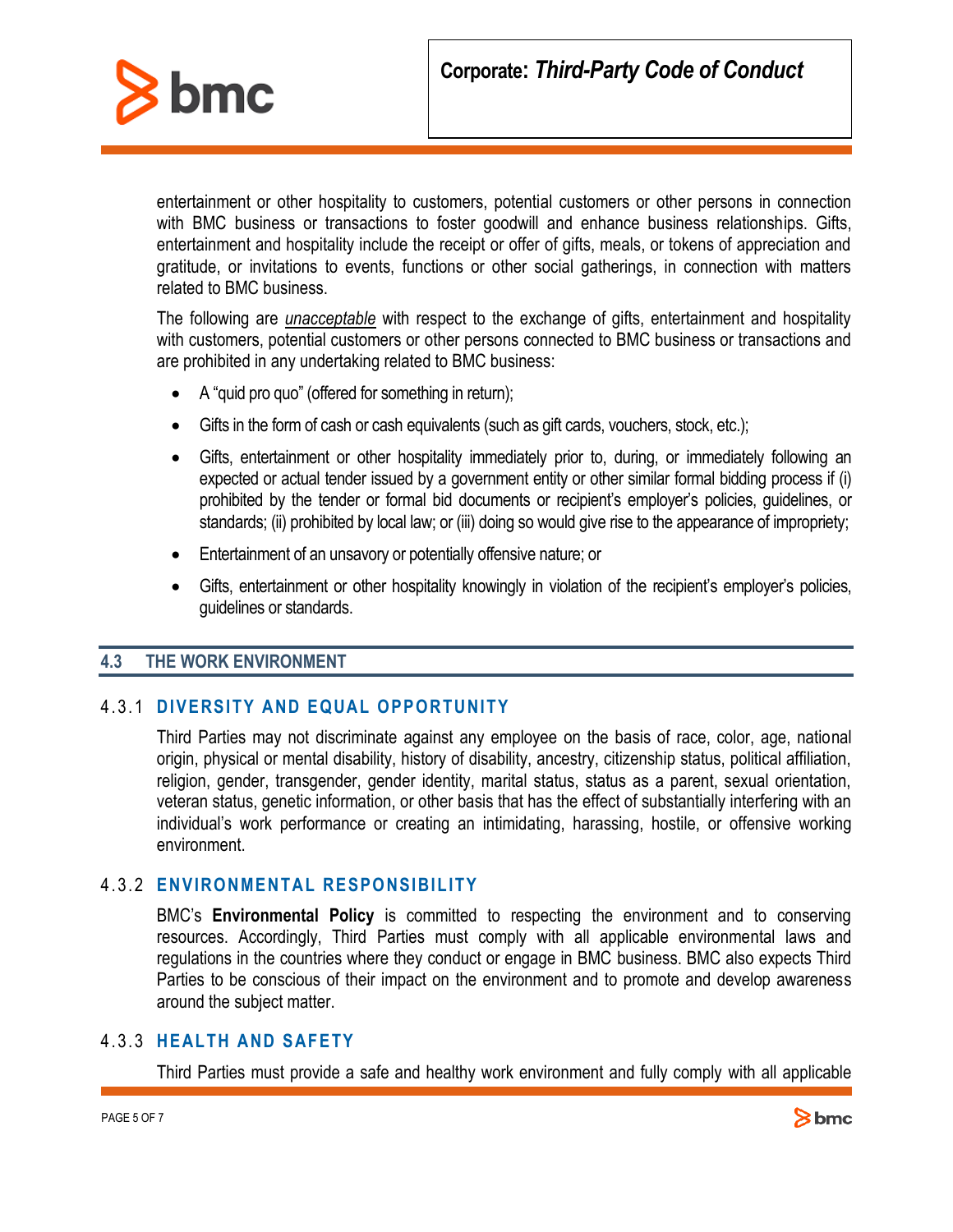

safety and health laws, regulations, and practices of the jurisdictions where they conduct or engage in BMC business.

### 4.3.4 **SUBSTANCE ABUSE**

Third Parties are prohibited from being impaired by alcohol or illegal or illicit substances while on BMC premises or conducting BMC business. This prohibition includes prescribed or over-the-counter drugs not being used as intended and authorized.

### 4.3.5 **CHILD, FORCED LABOR AND MODERN SLAVERY**

Third Parties are prohibited from engaging in or supporting the use of slavery or child, compulsory, forced, or involuntary labor, including, but not limited to, human trafficking. Third Parties commit to flow down such prohibition to any Third-Party with which they are engaging, directly or indirectly, to provide services to BMC including implementing due diligence procedures in their supply chains to ensure that there is no slavery or human trafficking in said supply chains and agreeing to maintain a complete set of records to trace the supply chain of all services provided directly or indirectly to BMC.

Child labor is not to be used in any stage of business. The term "child" refers to any person employed under the age of 15 (or 14 where the law of the country permits). Under the age for completing essential education, or under the minimum age for employment in the country – whichever is greatest. The use of legitimate workplace apprenticeship programs, which comply with all laws and regulations, is supported. Workers under the age of 18 should not perform hazardous work and may be restricted from night shifts with consideration given to educational needs

### 4.3.6 **FAIR LABOR**

Studies of business practices link worker strain to reduce productivity, increase turnover, and injury and illness. Workweeks are not to exceed the maximum set by local laws. Further, a workweek should not be more than 60 hours per week, including overtime, except in emergency or unusual situations.

Compensation paid to workers shall comply with all applicable wage laws, including those relating to minimum wage, overtime hours, and legally mandated benefits. In compliance with local laws, workers shall be compensated for overtime at pay rates greater than regular hourly rates. Deductions from wages as a disciplinary measure shall not be permitted. For each pay period, workers shall be provided with a timely and understandable wage statement that includes sufficient information to verify accurate compensation for work performed. All use of temporary, dispatch, and outsourced labor will be within the limits of local laws.

BMC expects Third Parties to support the freedom of association and to allow their employees to have the right to be a member of a trade union or workers' council.

#### **5 Reporting Requirements and Procedure**

Third Parties are required to report any actions or behavior relating to BMC business that violates, may violate, or appears to violate any law, regulation, or this Policy by contacting the following: